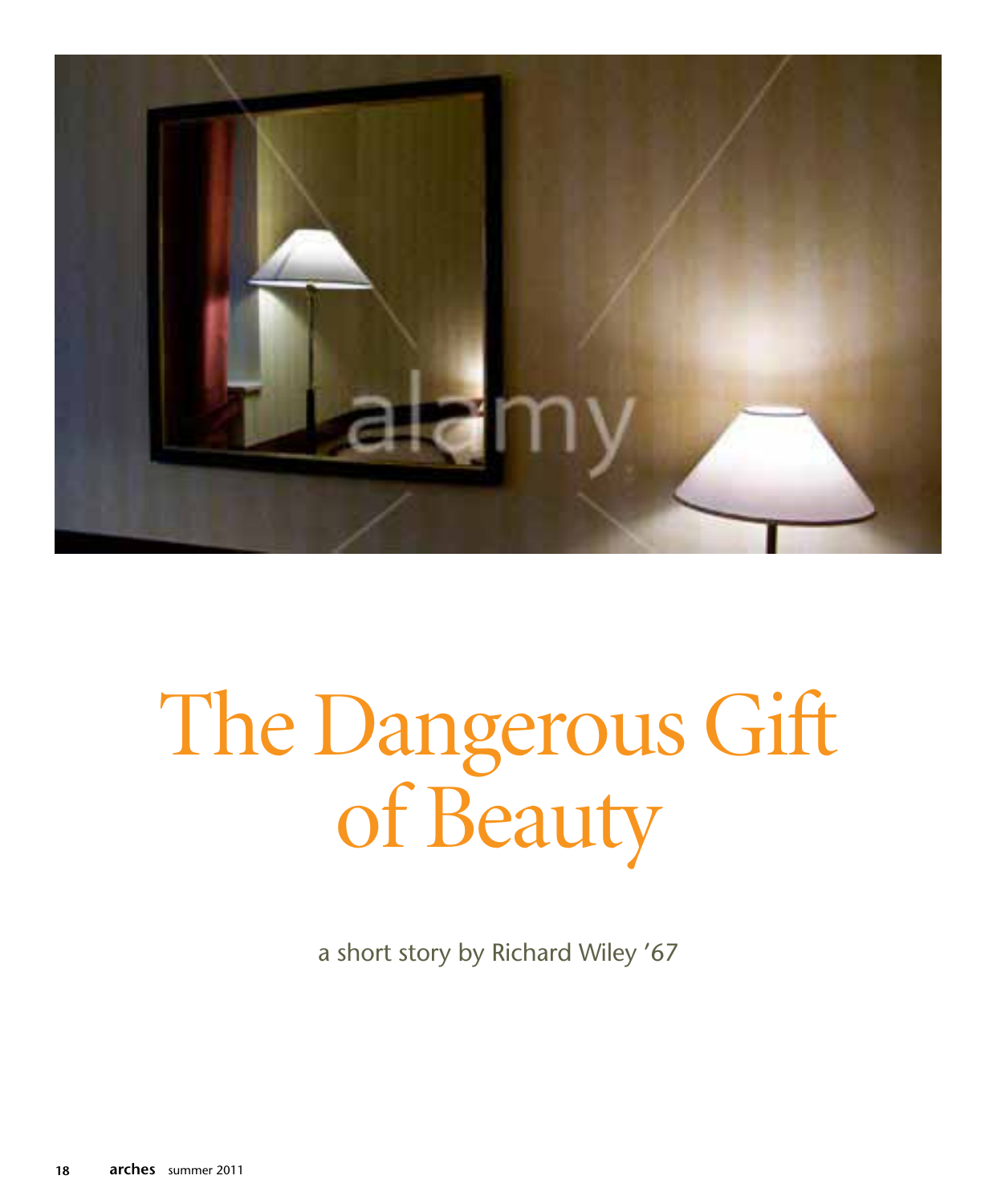ary from the Jaguar agency<br>
sometimes thought of herself<br>
as Gloria Trillo, who sold<br>
Mercedes Benzes on The<br>
Sopranos and became Tony's<br>
mistress for a while. She thought of herself that sometimes thought of herself as Gloria Trillo, who sold Mercedes Benzes on *The Sopranos* and became Tony's way because men bought Jags from her much more readily than they did from her male-counterpart salespeople, and because Annabella Sciorra, the actress who played Gloria Trillo, also starred in the movie *The Hand That Rocks The Cradle*, which was filmed at 808 North Yakima Avenue, a few blocks away from Mary's childhood home in Tacoma, Washington. During the filming of the movie, in fact, Mary used to walk down occasionally to watch the goings-on, and twice saw Annabella standing in the shade of an oak tree, thinking her actress thoughts.

Selling Jaguars in Tacoma at first seemed oxymoronic to Mary, since Jags were expensive and she'd always thought of Tacoma as a working class town, but the agency's owner said he knew what sold luxury cars, and that her look, which was sexy in the way of a trimmed-out librarian, was it. He said, "You let me worry about oxymorons, and all the other kinds of morons, too." He gave her the job, and the rest is local Jaguar-selling history.

Whenever Mary thought of Annabella Sciorra she also tended to think of Sister Wendy Beckett, the British art-critic nun who, in an interview on television, said, "God did not give me the dangerous gift of beauty." Mary, who'd been in bed with Jim, her lover at the time, drinking wine and eating crackers, reacted as if Sister Wendy Beckett were speaking directly to her. *She* had the gift of beauty, dangerous or not, and this plain woman, this semi-cloistered art-critic, was asking her what she was going to do about it. It was a turning point in Mary's life, and her breasts, as magnificent as the rest of her, swung toward Jim when she pointed at Sister Wendy Beckett's television image and asked the question, "What if she *had* been beautiful? How would it have changed her life, and how would homeliness have changed mine? If I were Sister Wendy Beckett would you be here in bed with me now, drinking this wine?"

She knew she'd said the words wrong but she let them stand.

"What?" asked Jim, sopping up the wine she spilt when she turned on him. And then he said, quite fatally, "You know as well as I do that in the world we live in physical beauty dictates."

Earlier in the evening he had said he loved her like Galileo loved the moon and the stars, but this

told her that he did not, in fact, love *her* so much as the shell she lived in. So she got out of bed, pulled on some jeans and a T-shirt, went outside to the "loaner" Jag she always drove, and cruised on down to 808 North Yakima, where she'd seen Annabella Sciorra those times. There were lights on in the house, but she parked the car at the curb anyway, got out, and walked up onto the lawn.

"Who is the me that I want Jim to see if the me he sees isn't me?" she asked the wrap-around porch. She had the idea that Annabella Sciorra might materialize and answer her, but even when she didn't Mary knew that including Jim in her question was inessential to the power it had for her. "Jim" was just a place holder.

There was a gap in the curtains covering a window on the left side of the house, just beyond what looked to Mary to be a chestnut tree, so she glanced down at the loaner Jag again, tried to remember if she'd locked it, then stepped into the shadows by that window to think about her question and peek through the gap.

"Who is the me that I want Jim to see if the me he sees isn't me?"

this reading man, and at the Jaguar agency, too, her question—*Who is the me that I want Jim to see if the me he sees isn't me?*—was an integral part of American life, while in the actual room where this man sat reading it was not. Perhaps she got that feeling because he had a reading lamp behind him—its cord led all the way across the room making it look like he was out of himself, interested in the living world, never mind how handsome he was. Otherwise the room was empty. "That's what I'll do, too, Sister Wendy!" she said. "I won't eschew the dangerous gift but will get busy with other things."

Mary's childhood home was two blocks over and one block up. She'd walked along Yakima Avenue countless times during the years she lived there, stretching back to when she went to Lowell Elementary school. She'd even trick-or-treated at this house a few times, climbing onto its porch while her mother stood waiting on the parking strip, at just about where the loaner Jag was now. Her mother had had the dangerous gift, too, had been bereft when it suddenly left her.

Inside the house the man leaned forward to

Mary froze. How humiliating to be caught like this, a peeping Tom—a peeping Mary—whose beauty screamed loudly that it wasn't peeping, but being peeped at, that she was born for.

It was a serious question, but she couldn't help noting that the cadence of it bore a strong similarity to *How much wood could a woodchuck chuck if a woodchuck could chuck wood?* And that, in turn, made her feel a lightness of heart that she hadn't felt since pre-puberty, before the dangerous gift made her a target for boys and men from one side of town to the other. *How much wood could a woodchuck chuck if a woodchuck could chuck wood?* In a way it was identical to her "Jim" question.

Inside the part of the house visible through the gap in the curtains, she could see a man sitting reading. He was in jeans and a T-shirt like she was, with his feet crossed on a stool, and, like her and Jim at Jim's house, he had a glass of wine on a table at the side of his chair, with the nice addition of a few slices of cheese on a plate. He was extremely handsome, easily her equal on the beauty scale.

Mary could hear the faint sounds of singing coming from his stereo, and beyond him, through an archway at the far side of the room, she saw a hallway bathed in shadows and light, like in the Edward Hopper picture that hung behind her boss's desk at the Jaguar agency. It was strange, but she got the idea that in the hallway here, beyond

put down his wine glass, which he'd apparently picked up when Mary wasn't looking. And now, with his book covering his groin, he was staring directly at the window slightly above her head. Even though she'd been standing still, Mary froze. How humiliating to be caught like this, a peeping Tom—a peeping Mary—whose beauty screamed loudly that it wasn't peeping, but being peeped at, that she was born for. Would he call the cops as readily on a beautiful woman as on an ugly one? Would he call the cops on Sister Wendy Beckett?

When he stood and came toward the window she had the thought that sexual intrusion—which was, after all, the bludgeon of a peeping Tom—really was a crime and that, never mind the shell she lived in, she should be ashamed of herself. What right did she have to intrude upon this man, who had not intruded on anyone, save, perhaps, those who peopled the book he was reading? But she held her ground, her eyes at the bottom of the obtuse triangle formed by the aging curtains. If he caught her she would make no excuses, like saying she had car trouble or needed to ask directions.

Time passed, with Mary outside looking in, and the man, in turn, looking directly at his own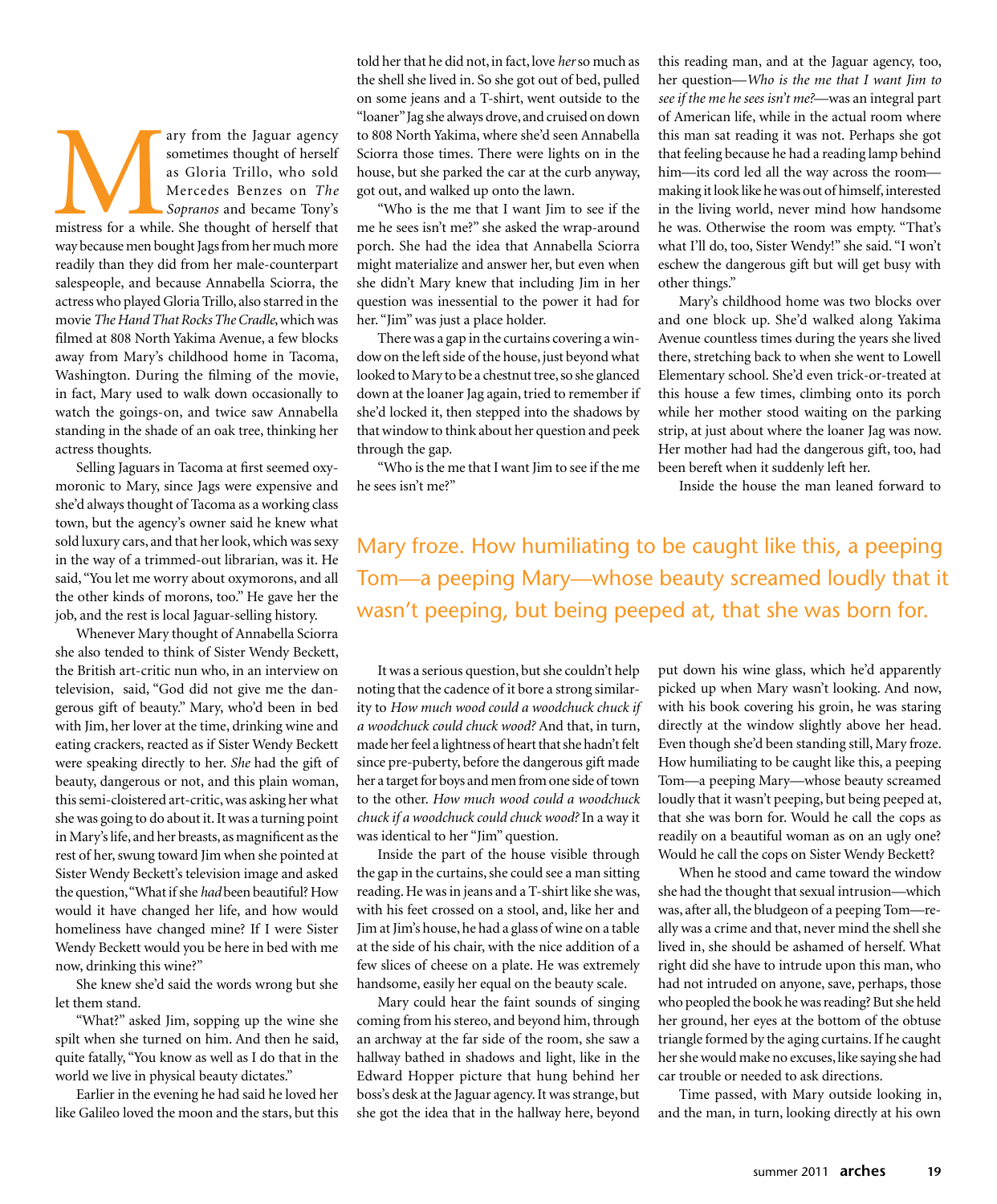reflection, maybe seeing new wrinkles in his face or asking himself, "How did things come to this?" or perhaps simply pondering whatever it was that had caught his attention in his book. So much time passed, in fact, that Mary's eyes began to water, like in a staring contest, until finally she did the unthinkable, and wrapped on the window with the bent middle knuckle of her left hand. She could see the man's thoughts ride back up into this 10 o'clock Sunday night.

"Hello?" he said, turning toward his front door.

"No, out here!" called Mary. "I'm standing in your side yard."

The man swung around again and pushed back the curtains. "Oh. Hi," he said, as if thinking someone had knocked on the front door had been a silly mistake on his part.

"I was just passing by and remembered *The Hand That Rocks the Cradle,"* said Mary, "and how I saw Annabella Sciorra standing under your tree a couple of times."

"I didn't live here back then," he said. "Lived up in Seattle."

"Yes, well, that's where they pretended the movie took place. It was Tacoma, though, even

a fan, but had been sent by someone who was probably a fan of the actual Lourdes, Sister Wendy Beckett from TV.

Mary returned to that chestnut tree. The loaner Jag was on the street, the man was in his living room, and under the tree was a chair quite like the one she'd seen him sitting in inside, wicker and comfy-looking, with arm rests and even a plastic sort of all-weather pillow as a backrest. She hadn't noticed the chair when sneaking up on the house, but here it was, ready for either indoor or outdoor use, a chair for all seasons, like Paul Scofield in the movie *he* made that time. Sir Thomas More standing up to Henry VIII and Sister Wendy Beckett explaining the meaning of art … Such connections were just plain beautiful, with no element of danger in them at all.

Mary sat down in the chair and crossed her legs and asked herself what her life meant. Down on the street the loaner Jag meant something. It meant fine craftsmanship, precision engineering—or so she'd believed until Ford took over—but was *she* finely crafted, did *she* have precision engineering, past the skin-deep aspect that had made her so much money? Twice she'd gone home with new

## "Did you ever even see *The Hand that Rocks the Cradle?*"

"Got it on DVD. When I was buying this place that movie was part of the sales pitch. At closing they gave me a copy of it."

Wright Park was in it. No one wants to give Tacoma credit for anything."

The window was double-paned so their voices felt both distant and small, as if coming from people who had said those exact words a long time ago, like maybe during the actual making of *The Hand That Rocks the Cradle*. The male star of that movie had been Matt McCoy, he'd been Annabella's husband in it, but Mary couldn't picture him. She closed her eyes to bring him to her but could only conjure the man who looked through the window at her now, who was handsomer than the Matt McCoy she couldn't picture, anyway.

"I know it's an odd request, but do you mind if I stay out here for a while?" she asked. "You know, sort of get my bearings?"

He looked at his chair and lamp, then back at Mary. "This house is the Lourdes for fans of that movie," he said. "You're, like, the sixth person who's come around since I moved in. But knock yourself out. Enjoy, enjoy."

He closed the curtains and went back to his reading before she could say that she wasn't exactly Jaguar owners, giving them the prize they had hinted that making such a purchase would necessitate.

Ten o'clock on Sunday night. Jim was probably beginning to worry, maybe calling her cell, which, she understood when she felt her jeans, she had left in the Jag. Her own apartment down in Old Town was closed and dark, its view of Commencement Bay not enjoyed by anyone, and rain was threatening and the pleasure of the woodchuck comparison was dissipating fast. "Okay, Sister Wendy," she said, "What's it all about? My heart is so heavy sometimes."

She didn't expect Sister Wendy to answer anymore than she'd expected Annabella Sciorra to materialize, but a shadow came across her eyes when she looked at the rain clouds. It gave her the sense that someone had heard her, plus the strength to ask a second question. "Why can't I just love and be loved in return? Is that too much to ask of life?"

"It's the essential lyric in 'Nature Boy,' the Nat Cole hit from 1948," said a voice.

She knew before she turned to look at him that the man from the house had come outside. Her first thought was, "Oh, great. Here we go again," and sure enough, when she did turn to look at him he was carrying his chair, identical to the one she was sitting in, plus two big umbrellas. Did she have to get hit-on every single day of her life?

"I never got a proper living room set. I just keep taking one of these chairs inside and bringing it back out again," said the man. "I tell myself if I ever leave it in there the battle will be lost."

He put his chair next to hers, but not too close. In fact she got the feeling that he was putting it in the exact spot he had taken it from. When he gave her one of the umbrellas she thanked him, but used her most guarded voice.

"Here's a coincidence,'" he said. "I was just reading about this time in 1956 when Nat King Cole got beat up on the streets of Birmingham, Alabama. No respect for his greatness among the racists."

"Don't kid a kidder, Mister," said Mary. "You were reading no such thing."

Don't kid a kidder had been her mother's expression.

"I was," he said. "I'm nearly finished with his biography, and I was listening to his recordings when you knocked on my window, too, so maybe you asked yourself that question because you heard it right from the horse's mouth." He sang the line,*"The greatest thing, you'll ever learn, is just to love, and be loved, in return,"* making her remember the ethereal tune, very enigmatic about the boy in question. Could it be true? Could her question not have come from Sister Wendy Beckett at all, but from Nat King Cole?

"Well," she said. "It's a good question, no matter who made me ask it."

"I guess," said the man. He had opened his umbrella and was leaned so far back in his chair that he looked like a laid-back lifeguard. He said, "Half of life is disappointments and missed opportunities."

In another situation such a comment would have seemed maudlin to her, even self-serving, but he said it cheerfully enough, and it left her at a loss. She was sitting under *his* tree, after all, as unexpected a place for her to be right then as Paris, France. He was right about the umbrella, too, since a fine rain was now coming down. She opened hers and sat back like he was.

"How long have you lived here, that you don't have a living room set yet?" she asked. "I saw you had your Edward Hopper up, so you must have been here for a while, at least."

She remembered as soon as she said it that the Hopper was in her boss's office and that this man's hallway had only reminded her of it.

"A year last month," he said. "Lost all my furniture in the divorce. That's my half-a-life of disappointment. Married 20 years, and I'm 40 years old now."